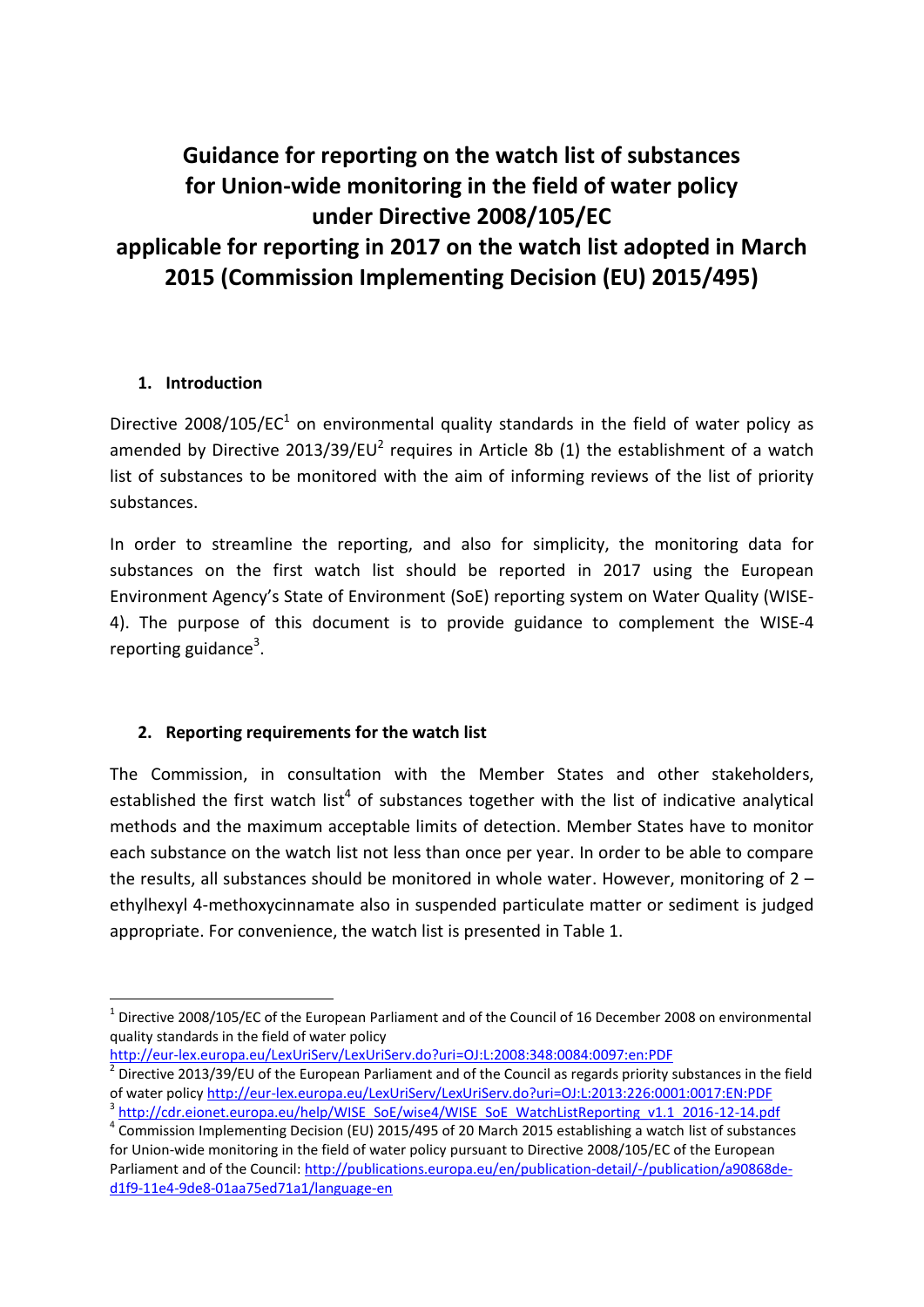| Code            | Substance                                       | <b>Notes</b>                                                                                                                                                              |
|-----------------|-------------------------------------------------|---------------------------------------------------------------------------------------------------------------------------------------------------------------------------|
| CAS_57-63-6     | 17alpha-ethinylestradiol (EE2)                  |                                                                                                                                                                           |
| CAS_50-28-2     | 17beta-estradiol (E2)                           |                                                                                                                                                                           |
| CAS 128-37-0    | 2,6-Ditert-butyl-4-methylphenol                 |                                                                                                                                                                           |
| CAS 5466-77-3   | 2-Ethylhexyl 4-methoxycinnamate                 |                                                                                                                                                                           |
| CAS 15307-86-5  | Diclofenac                                      |                                                                                                                                                                           |
| CAS 53-16-7     | Estrone (E1)                                    |                                                                                                                                                                           |
| CAS 2303-17-5   | Tri-allate                                      |                                                                                                                                                                           |
| CAS 2032-65-7   | Methiocarb                                      |                                                                                                                                                                           |
| CAS_19666-30-9  | Oxadiazon                                       |                                                                                                                                                                           |
| CAS 83905-01-5  | Azitromycin                                     |                                                                                                                                                                           |
| CAS 81103-11-9  | Clarithromycin                                  |                                                                                                                                                                           |
| CAS 114-07-8    | Erythromycin                                    |                                                                                                                                                                           |
| CAS 135410-20-7 | Acetamiprid                                     | In the vocabulary this CAS code is associated<br>with Ethanimidamide, as both ethanimidamide<br>and acetamiprid can be identified by the same<br>code in the CAS registry |
| CAS 160430-64-8 | Acetamiprid                                     |                                                                                                                                                                           |
| CAS_210880-92-5 | Clothianidin                                    |                                                                                                                                                                           |
| CAS 138261-41-3 | Imidacloprid                                    |                                                                                                                                                                           |
| CAS 105827-78-9 | Imidacloprid (Watch list only alternative code) |                                                                                                                                                                           |
| CAS 111988-49-9 | Thiacloprid                                     |                                                                                                                                                                           |
| CAS 153719-23-4 | Thiamethoxam                                    |                                                                                                                                                                           |

#### **Table 1 Codelist for Watch list substances**

The following points should be taken into account when reporting on the substances on the watch list:

- The data model is the one set up for WISE-4, which allows flags to be added to indicate the observations being reported in the framework of the watch list;
- The word "watchlist" should be written in the remarks field, to identify the watch list records. Records not marked in that way will be disregarded when the watch list data are processed.
- Member States are encouraged to check the quality and accuracy of the data they report. This will facilitate the analysis of the data, and hopefully avoid the need for bilateral exchanges regarding inconsistencies in the reported data, thus saving time for the parties involved.
- Only disaggregated data are to be reported.
- You should create an envelope containing only the watch list reporting. Be aware that resubmission (i.e. envelopes released later) may replace previously reported data, at record level. Only the last value reported for a given substance, monitoring site and sampling date is harvested for processing.
- Technical assistance is available from [wisesoe.helpdesk@eionet.europa.eu.](mailto:wisesoe.helpdesk@eionet.europa.eu)
- It is important to consult the list of currently authorised national WISE-4 reporters and contact your EIONET national focal point [\(http://www.eionet.europa.eu/ldap](http://www.eionet.europa.eu/ldap-roles/?role_id=eionet-nfp-mc)[roles/?role\\_id=eionet-nfp-mc\)](http://www.eionet.europa.eu/ldap-roles/?role_id=eionet-nfp-mc) and EIONET water quality NRC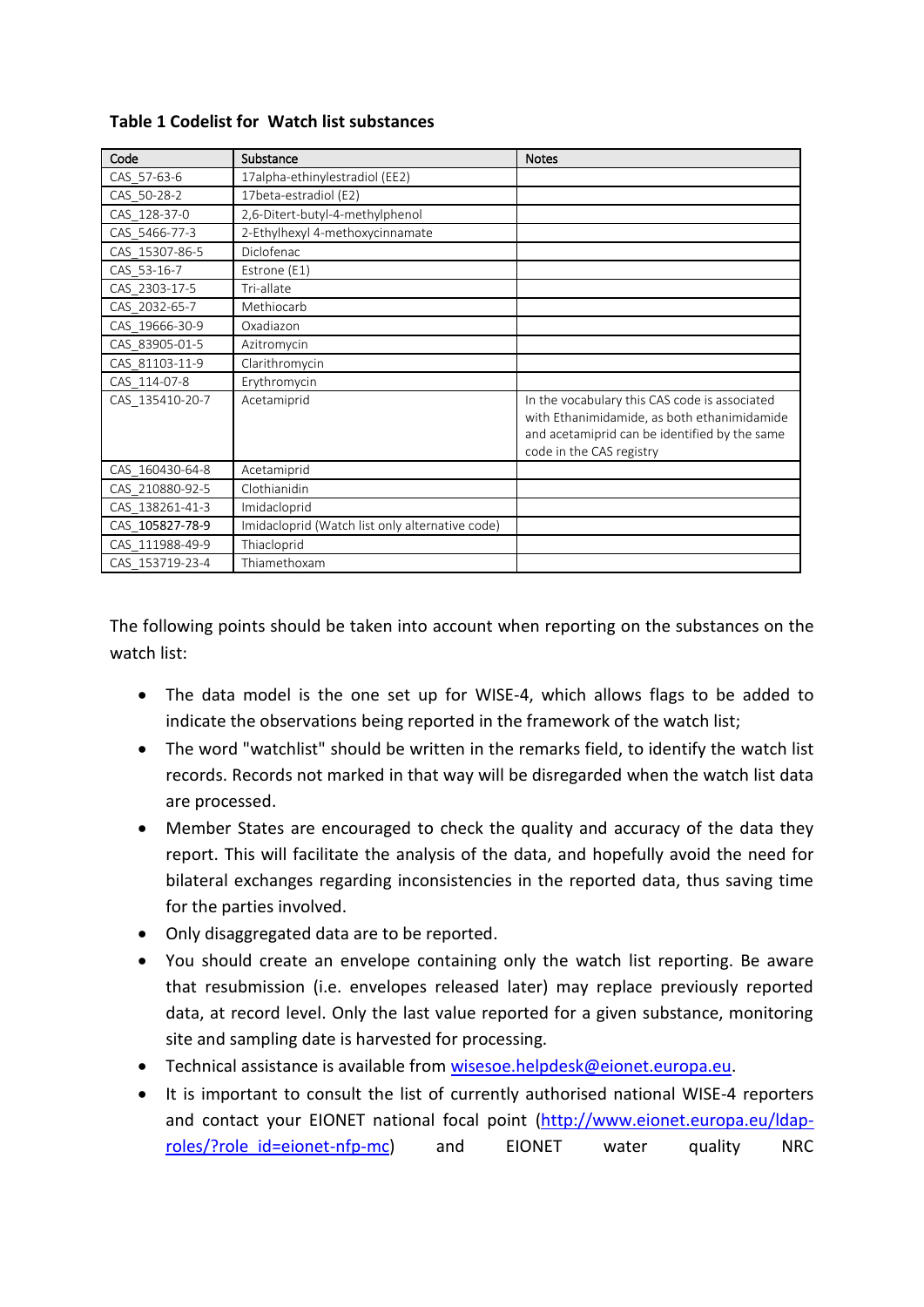[\(http://www.eionet.europa.eu/ldap-roles/?role\\_id=eionet-nrc-waterquality-mc\)](http://www.eionet.europa.eu/ldap-roles/?role_id=eionet-nrc-waterquality-mc) to make sure you have the necessary permissions to report.

- Member States should identify a subset of data as (representative) watch list data if they are reporting data for significantly more sites than required by the algorithm in Article 8b (3) of Directive 2008/105/EC; this applies also where Member States make use of the option in Article 8b (3), sub-paragraph 4, to provide existing representative data.
- Member States are also asked to transmit some additional information, as follows, in xls and/or pdf format: (i) if obtained, monitoring data on 2-Ethylhexyl 4 methoxycinnamate (and other substances if wished) in suspended particulate matter/sediment; (ii) information on the representativeness of the monitoring stations and monitoring strategy, as required by Article 8b (4) of Directive 2008/105/EC; Member States are encouraged to report accurately and exhaustively on the representativeness of the monitoring stations, as this information is very important to interpret the monitoring data reported.
- Data for water samples including suspended particulate matter may be submitted. However, data on sediment or biota samples cannot be submitted using WISE-4 data files and should be reported also in xls and/or pdf format.
- Spatial data on each monitoring site do not need to be reported if the monitoring site has already been reported in the framework of WFD reporting (WFD monitoring site) or of SoE reporting (WISE-SoE monitoring site); in this case, only the corresponding identifier needs to be reported; otherwise, spatial data need to be reported under WISE- $5^5$ ;
- If an Eionet station is not recognised, reporters will need to check that the Eionet code is listed. They will be able to check the list of Eionet codes in the restricted area on Reportnet

[https://forum.eionet.europa.eu/x\\_wise-reporting/library/restricted\\_distribution.](https://forum.eionet.europa.eu/x_wise-reporting/library/restricted_distribution)

Please note, observation data submitted before 2014 are not yet uploaded.

If a WFD station is not recognised, reporters will need to confirm that the station exists in the WFD codelist.

• If Member States use the option in Article 8b (3), sub-paragraph 4, to provide existing representative data, the data and explanation should be provided in the pdf document referred to above if they cannot be accommodated in the WISE-4 template. It may be possible to justify referring to data from earlier years of watchlist monitoring if the relevant conditions are still satisfied. If data reported under SoE for earlier years are to be referred to, these data and where they can be found should be identified in the pdf.

1

<sup>&</sup>lt;sup>5</sup> <http://rod.eionet.europa.eu/obligations/716> guidelines available on [http://cdr.eionet.europa.eu/help/WISE\\_SoE/wise5](http://cdr.eionet.europa.eu/help/WISE_SoE/wise5)